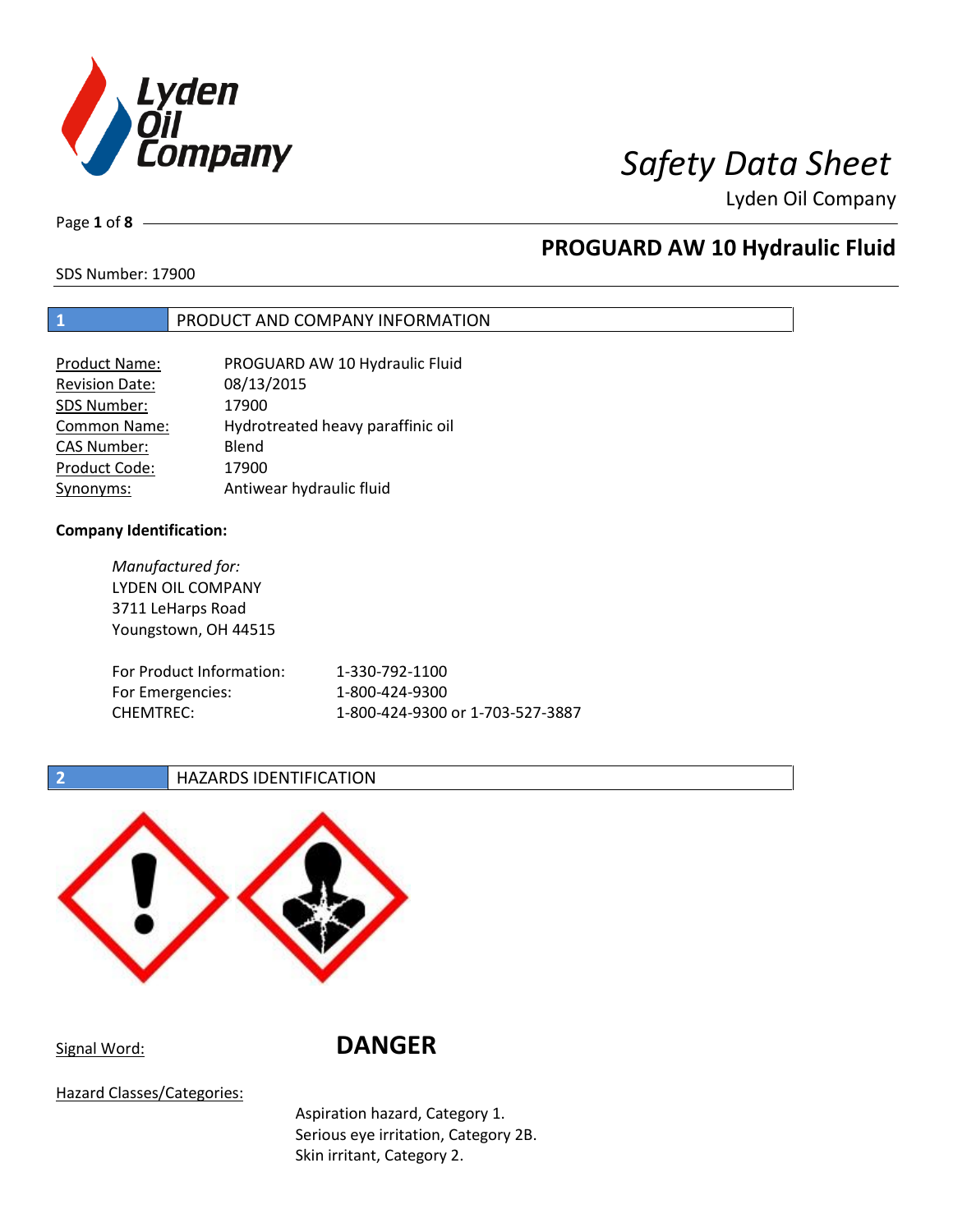

| SDS Number: 17900 |  |
|-------------------|--|
|                   |  |

Page **2** of **8**

# **PROGUARD AW 10 Hydraulic Fluid**

| Hazard Statement(s):       | H304: May be fatal if swallowed and enters airways.<br>H320: Causes eye irritation.<br>H315: Causes skin irritation.                                                                                                                                                                                                                                                |
|----------------------------|---------------------------------------------------------------------------------------------------------------------------------------------------------------------------------------------------------------------------------------------------------------------------------------------------------------------------------------------------------------------|
| Precaution Statement(s):   |                                                                                                                                                                                                                                                                                                                                                                     |
|                            | P101: If medical advice is needed, have product container or label at<br>hand.<br>P102: Keep out of reach of children.<br>P103: Read label before use.<br>P302+352: IF ON SKIN: Wash with plenty of water<br>P305+351+338: IF IN EYES: Rinse cautiously with water for several<br>minutes. Remove contact lenses if present and easy to $do$ - continue<br>rinsing. |
| Other Hazard Statement(s): | Repeated skin contact may cause dermatitis or an oil acne.                                                                                                                                                                                                                                                                                                          |

## **3** COMPOSITION / INFORMATION ON INGREDIENTS

## Ingredients:

*Mixture of the substances listed below with nonhazardous additions.*

| <b>Chemical Name</b>                                      | <b>CAS Number</b> | Percentage |
|-----------------------------------------------------------|-------------------|------------|
| Distillates (petroleum), solvent-dewaxed heavy paraffinic | 64742-65-0        | >98        |
| Additives                                                 | N/A               |            |

*\*Any concentration shown as a range is to protect confidentiality or is due to batch variation.*

| <b>FIRST AID MEASURES</b> |
|---------------------------|
|                           |

## Description of First Aid Measures:

Inhalation:

If symptoms develop, move victim to fresh air. If symptoms persist, obtain medical attention.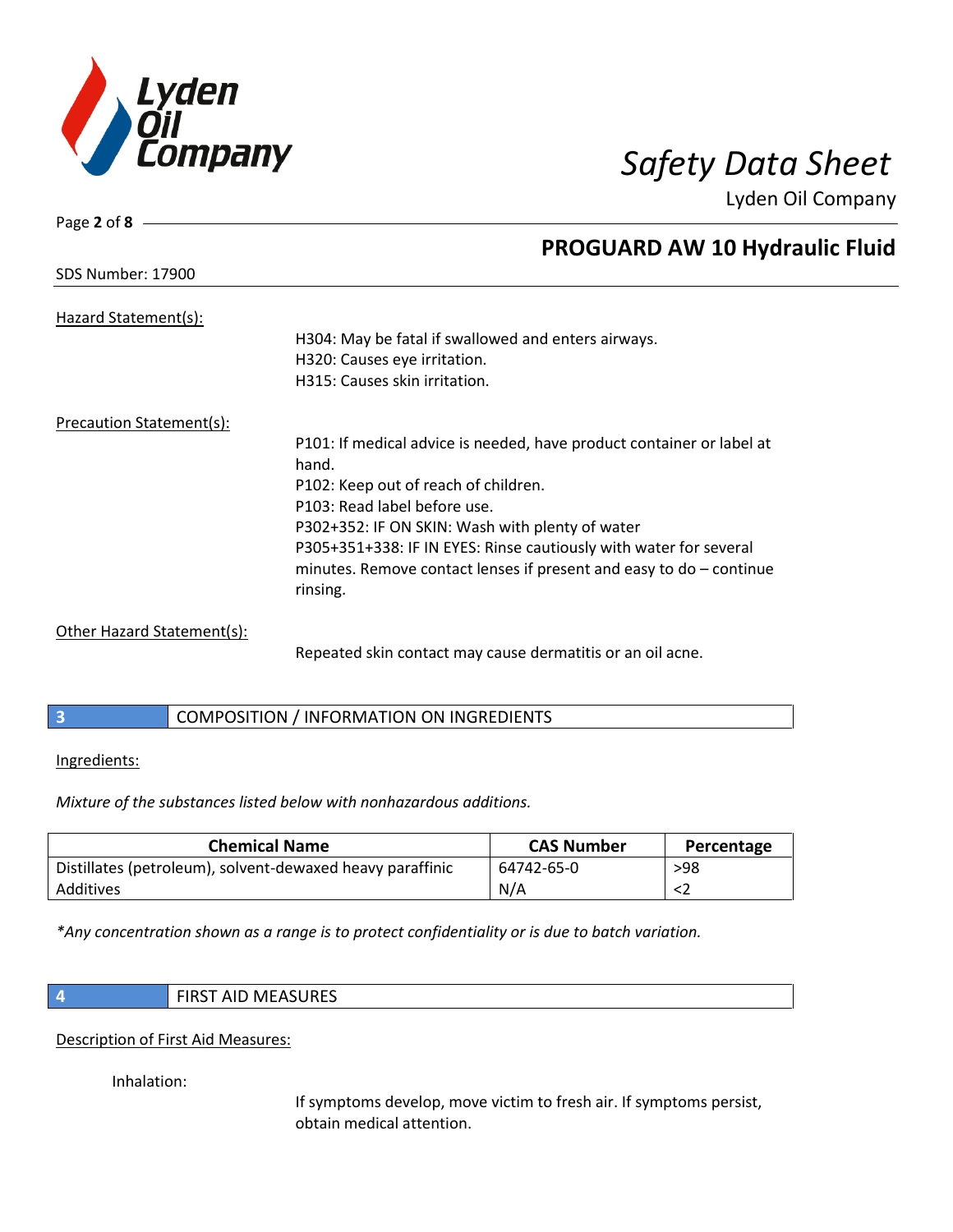

| Page 3 of 8 $-$                               |                        |                                                                                                                                                                                                   |
|-----------------------------------------------|------------------------|---------------------------------------------------------------------------------------------------------------------------------------------------------------------------------------------------|
|                                               |                        | <b>PROGUARD AW 10 Hydraulic Fluid</b>                                                                                                                                                             |
| SDS Number: 17900                             |                        |                                                                                                                                                                                                   |
| Skin Contact:                                 |                        | Wash with soap and water. Remove contaminated clothing and wash<br>before reuse. Get medical attention if needed.                                                                                 |
| Eye Contact:                                  |                        |                                                                                                                                                                                                   |
|                                               |                        | Rinse opened eye for several minutes under running water. If<br>symptoms persist, consult medical attention.                                                                                      |
| Ingestion:                                    |                        |                                                                                                                                                                                                   |
|                                               | attention.             | Rinse mouth with water. If symptoms develop, obtain medical                                                                                                                                       |
| Symptoms and Effects, both acute and delayed: |                        |                                                                                                                                                                                                   |
|                                               |                        | If material enters lungs, signs and symptoms may<br>include coughing, choking, wheezing, difficulty in<br>breathing, chest congestion, shortness of breath,<br>and/or fever.                      |
| <b>Recommended Actions:</b>                   |                        | Treat symptomatically. Call a doctor or poison<br>control center for guidance.                                                                                                                    |
| 5                                             | FIRE FIGHTING MEASURES |                                                                                                                                                                                                   |
| Recommended Fire-Extinguishing Equipment:     |                        | Use dry powder, foam, or carbon dioxide fire<br>extinguishers. Water may be ineffective in fighting<br>an oil fire unless used by experienced fire fighters.                                      |
| Possible Hazards During a Fire:               |                        | Hazardous combustion products may include: A<br>complex mixture of airborne solid and liquid<br>particulates and gases (smoke). Carbon monoxide.<br>Unidentified organic and inorganic compounds. |
| Recommendations to Firefighters:              |                        | No special measures required.                                                                                                                                                                     |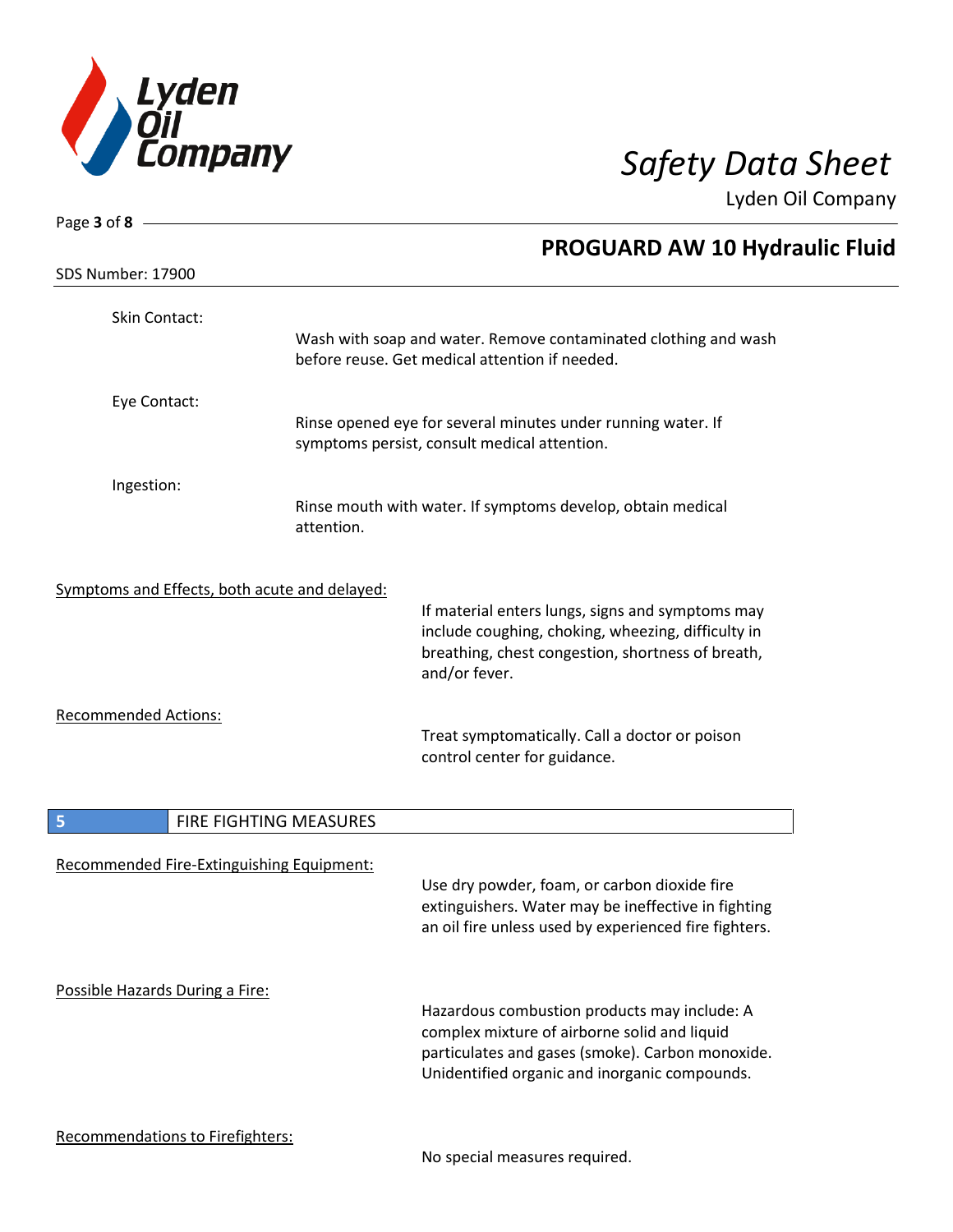

**PROGUARD AW 10 Hydraulic Fluid**

Lyden Oil Company

SDS Number: 17900

Page **4** of **8**

# **6** ACCIDENTAL RELEASE MEASURES Personal Precautions: Avoid contact with skin, eyes, and clothing. Keep away from sources of ignition. Emergency Procedures: Contain spilled material, collect in suitable and properly labeled containers. Environmental Precautions: Do not allow to reach sewage system or any water course. Do not allow to enter ground waters. Cleanup Procedures: Pick up excess with inert absorbant material. **7 HANDLING AND STORAGE** Handling Precautions: Handle with care and avoid spillage on the floor. Do not cut, weld, drill, grind, braze, or solder container. Storage Requirements: Keep container tightly sealed. Keep away from sources of ignition. **8** EXPOSURE CONTROLS / PERSONAL PROTECTION Exposure Limits: -64742-65-0 Distillates (petroleum), solvent-dewaxed heavy paraffinic (>98%):

ACGIH TLV – Long-term value:  $5\,\text{mg/m}^3$ OSHA PEL - Long-term value: 5mg/m<sup>3</sup>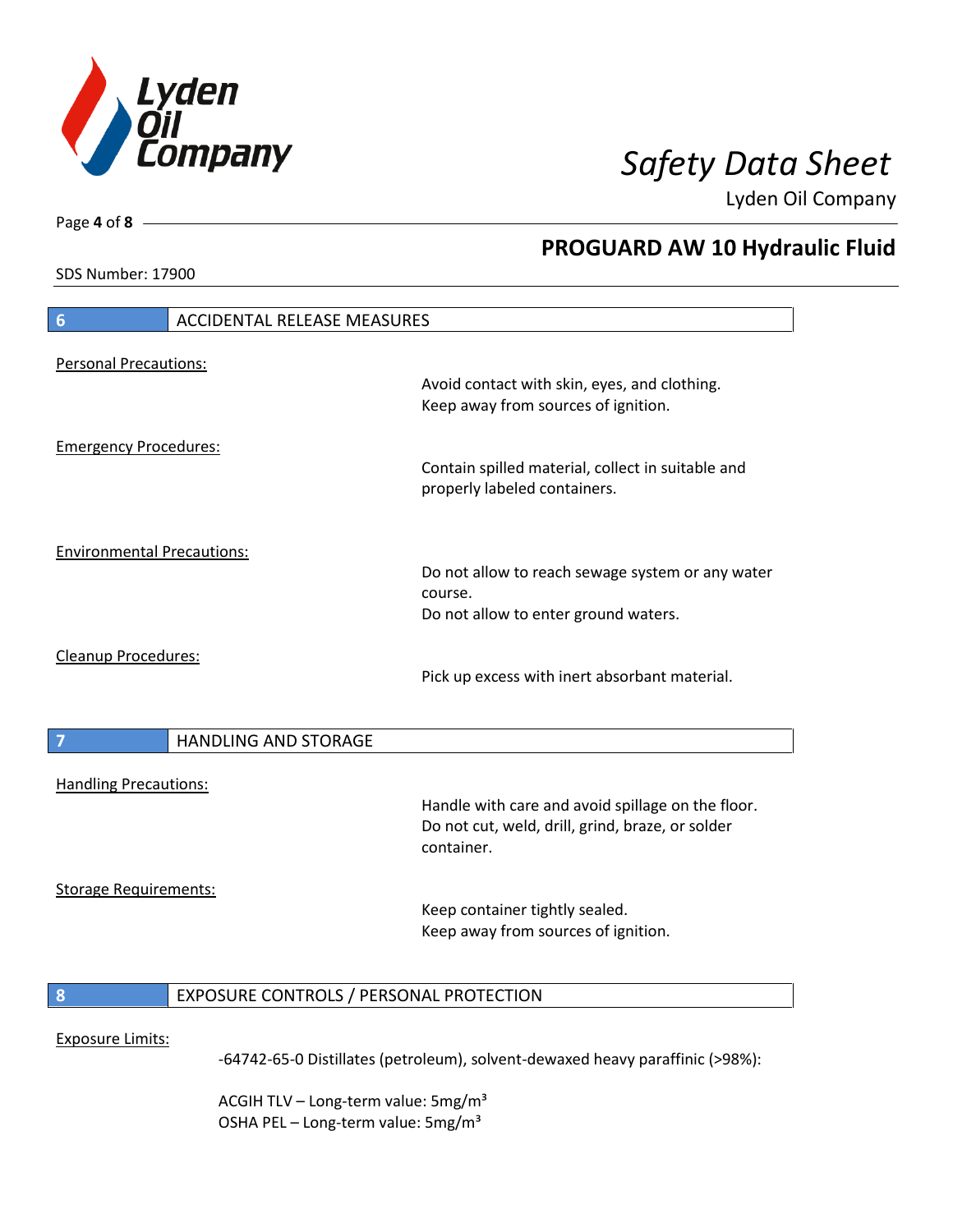

Page **5** of **8**

## **PROGUARD AW 10 Hydraulic Fluid**

SDS Number: 17900

Engineering Controls:

All ventilation should be designed in accordance with OSHA standard (29 CFR 1910.94).

Personal Protective Equipment:

Wash hands before breaks and at the end of work. Use safety glasses and gloves.

## **9** PHYSICAL AND CHEMICAL PROPERTIES

| Color:                        | Amber                                        |
|-------------------------------|----------------------------------------------|
| <b>Physical State:</b>        | Liquid                                       |
| Odor:                         | Data not available                           |
| Odor Threshold:               | Data not available                           |
| pH:                           | Data not available                           |
| <b>Melting Point:</b>         | Data not available                           |
| <b>Boiling Point:</b>         | >425°F                                       |
| <b>Boiling Range:</b>         | Data not available                           |
| Flash Point:                  | 176.7° C / 350.1° F (COC method)             |
| <b>Evaporation Rate:</b>      | Data not available                           |
| Flammability:                 | Data not available                           |
| Flammability Limits:          | Data not available                           |
| Vapor Pressure:               | Data not available                           |
| Vapor Density:                | Data not available                           |
| <b>Relative Density:</b>      | $0.86$ (where water = 1)                     |
| Solubilities:                 | Insoluble in water                           |
| <b>Partition Coefficient:</b> | Data not available                           |
| Auto-Ignition Temperature:    | Data not available                           |
| Decomposition Temperature:    | Data not available                           |
| Viscosity:                    | 10 mm <sup>2</sup> /sec (kinematic at 40° C) |

## **10** STABILITY AND REACTIVITY

Stability:

Stable under normal conditions.

Reactivity:

Not reactive under normal conditions.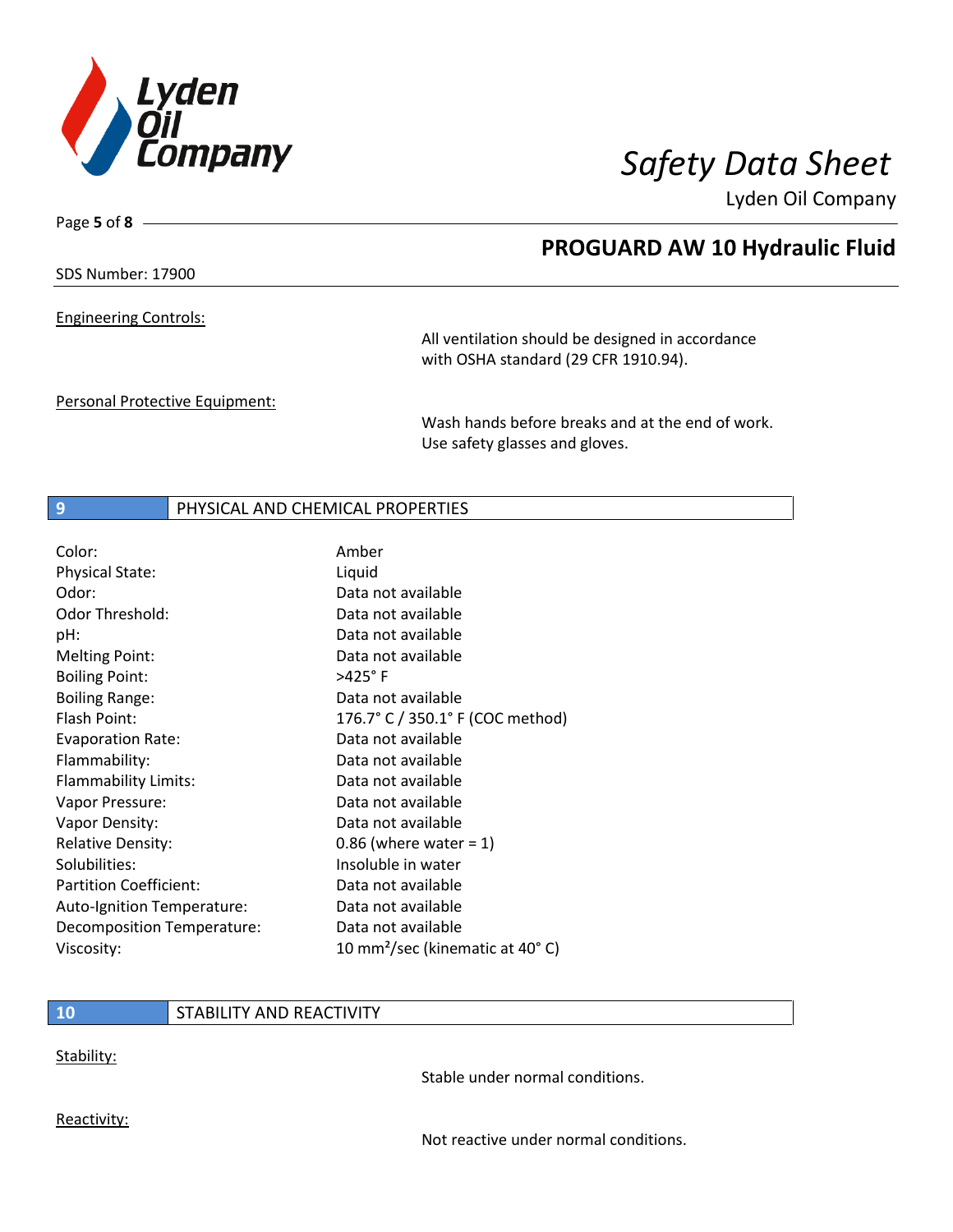

| Page 6 of 8 $-$                |                                  |                                                                         |
|--------------------------------|----------------------------------|-------------------------------------------------------------------------|
|                                |                                  | <b>PROGUARD AW 10 Hydraulic Fluid</b>                                   |
| <b>SDS Number: 17900</b>       |                                  |                                                                         |
| <b>Conditions to Avoid:</b>    |                                  |                                                                         |
|                                |                                  | Extreme temperature, sparks, open flame, and<br>direct sunlight.        |
| <b>Hazardous Reactions:</b>    |                                  | No known hazardous reactions.                                           |
| Incompatible Materials:        |                                  | No further relevant information available.                              |
| <b>Decomposition Products:</b> |                                  | Hazardous decomposition products are not<br>expected to form.           |
|                                |                                  |                                                                         |
| 11                             | <b>TOXICOLOGICAL INFORMATION</b> |                                                                         |
| Routes of Exposure:            |                                  |                                                                         |
|                                |                                  | Skin and eye contact are the primary routes of                          |
|                                |                                  | exposure although exposure may occur following<br>accidental ingestion. |
| <b>Exposure Effects:</b>       |                                  |                                                                         |
|                                |                                  | Repeated skin contact may cause dermatitis or an                        |

oil acne. Measures of Toxicity: No test data available. Carcinogenic/Mutagenic Precautions: Non-carcinogenic and not expected to be mutagentic.

## **12** ECOLOGICAL INFORMATION

Ecological Precautions:

Avoid exposing to the environment.

Ecological Effects:

 $\overline{\phantom{a}}$ 

No specific environmental or aquatic data available.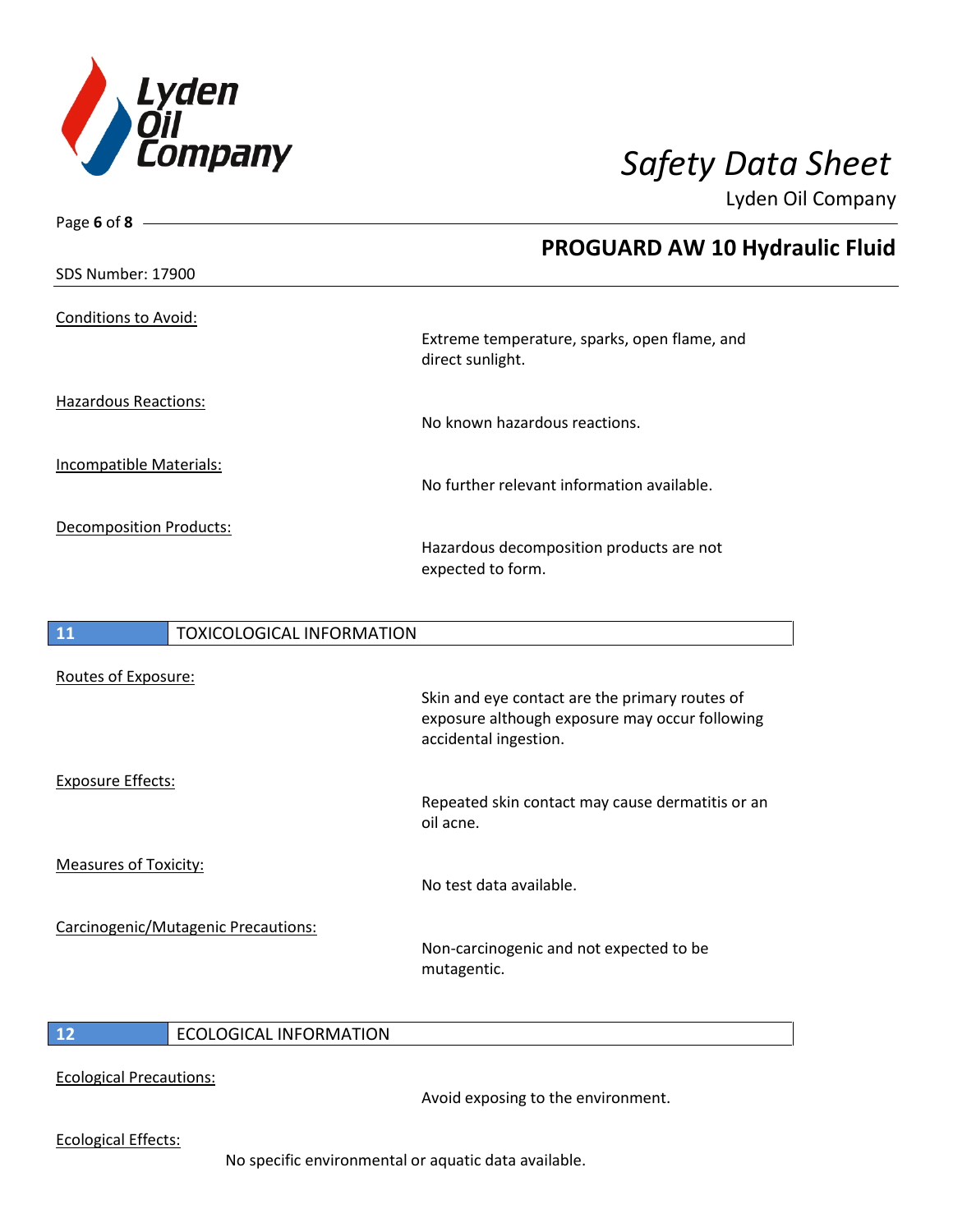

**PROGUARD AW 10 Hydraulic Fluid**

Lyden Oil Company

SDS Number: 17900

Page **7** of **8**

| 13                                                                                         | DISPOSAL CONSIDERATIONS                                                              |                                                  |
|--------------------------------------------------------------------------------------------|--------------------------------------------------------------------------------------|--------------------------------------------------|
| Disposal Methods:                                                                          |                                                                                      | Dispose of waste material in accordance with all |
|                                                                                            |                                                                                      | local, state, and federal requirements.          |
| <b>Disposal Containers:</b>                                                                |                                                                                      | Use properly approved container for disposal.    |
| <b>Special Precautions:</b>                                                                |                                                                                      | Do not flush to surface waters or drains.        |
|                                                                                            |                                                                                      |                                                  |
| 14                                                                                         | TRANSPORT INFORMATION                                                                |                                                  |
| UN Number:<br><b>UN Shipping Name:</b><br><b>Transport Hazard Class:</b><br>Packing Group: | Data not available<br>Data not available<br>Data not available<br>Data not available |                                                  |
| <b>Environmental Hazards:</b>                                                              |                                                                                      | Data not available                               |
| <b>Bulk Transport Guidance:</b>                                                            |                                                                                      | Data not available                               |
| <b>Special Precautions:</b>                                                                |                                                                                      | Not regulated by DOT.                            |
|                                                                                            |                                                                                      |                                                  |
| 15                                                                                         | <b>REGULATORY INFORMATION</b>                                                        |                                                  |

This material and all of its components are listed on the Inventory of Existing Chemical Substances under the Toxic Substances Control Act.